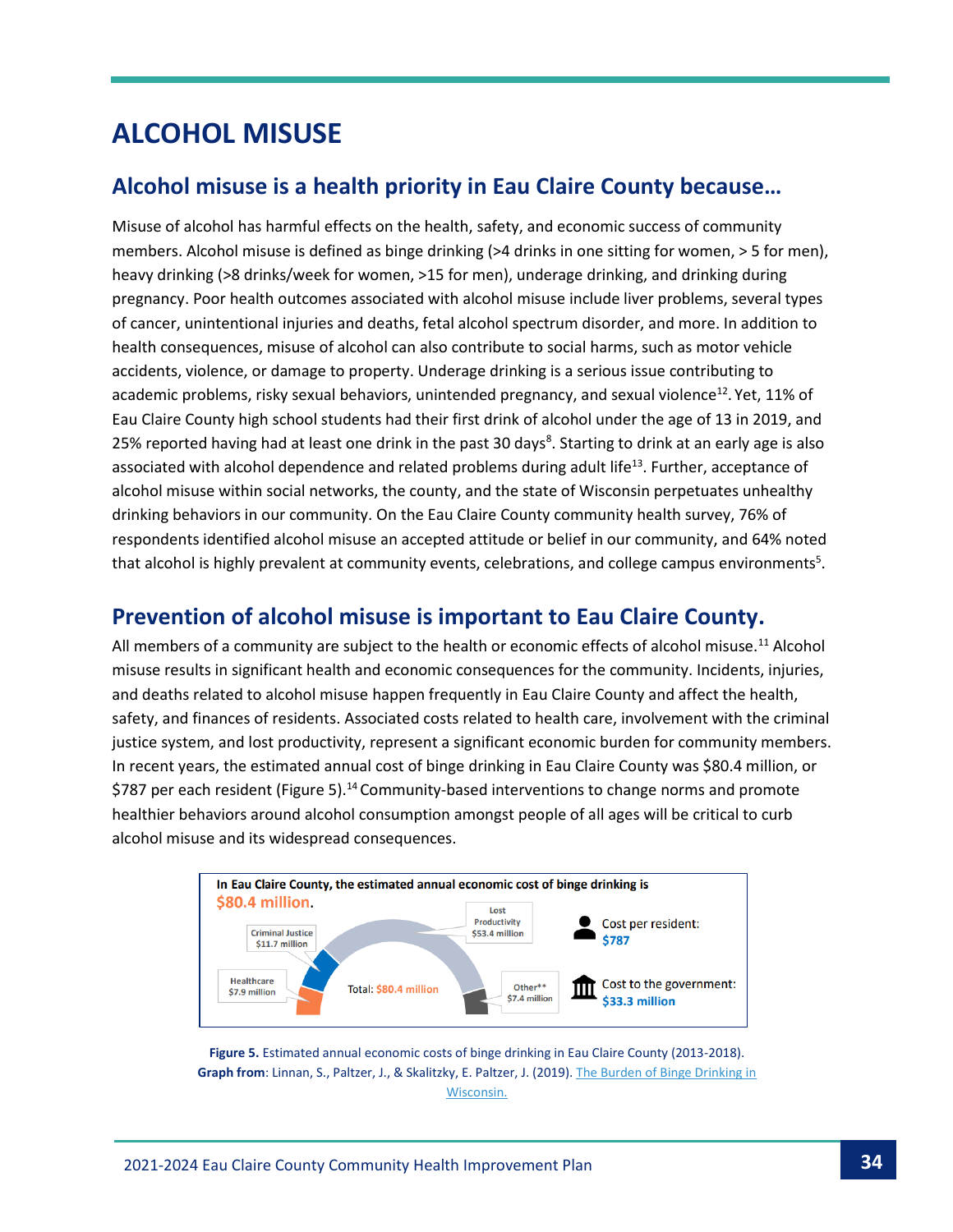## **Goal and Objectives**

The following goal and objectives were identified at a meeting of Alliance members and community partners based on several factors: root cause, evidence, community input, [assets](https://www.eauclairewi.gov/home/showpublisheddocument/25104/637558200633100000) (located in the appendix of the CHA), alignment with [state](https://www.dhs.wisconsin.gov/hw2020/index.htm) an[d national](https://health.gov/healthypeople) plans, and community readiness.



## **How We Know We Are Making a Difference**

#### *Data indicators that will be used to measure success over time.*

Key:  $\vee$  or  $\times$  indicates whether Eau Claire County did better or worse compared to Wisconsin or the nation.

| Data indicator                                                                                      | <b>Eau Claire</b><br><b>County</b> | <b>Wisconsin</b> | <b>United States</b> |
|-----------------------------------------------------------------------------------------------------|------------------------------------|------------------|----------------------|
| Percentage of adults (18+) engaging in binge or<br>heavy drinking in the past 30 days <sup>15</sup> | 25%                                | 27%              | 22%                  |
| Percentage of motor vehicle deaths involving<br>alcohol <sup>16</sup>                               | 41%                                | 36%<br>×         | 29%                  |
| Percentage of high school/middle school                                                             | 25% HS                             | 30% HS           | 29.2%                |
| students who drank alcohol on at least one of<br>the past 30 days <sup>8</sup>                      | 8% MS                              |                  |                      |
| Percentage of high school/middle school                                                             | HS: 90% parents,                   |                  |                      |
| students who believe that parents or peers                                                          | 66% peers                          |                  |                      |
| disapprove of alcohol use (1-2 drinks/day) <sup>8</sup>                                             | MS: 96%                            |                  |                      |
|                                                                                                     | parents, 87%                       |                  |                      |
|                                                                                                     | peers                              |                  |                      |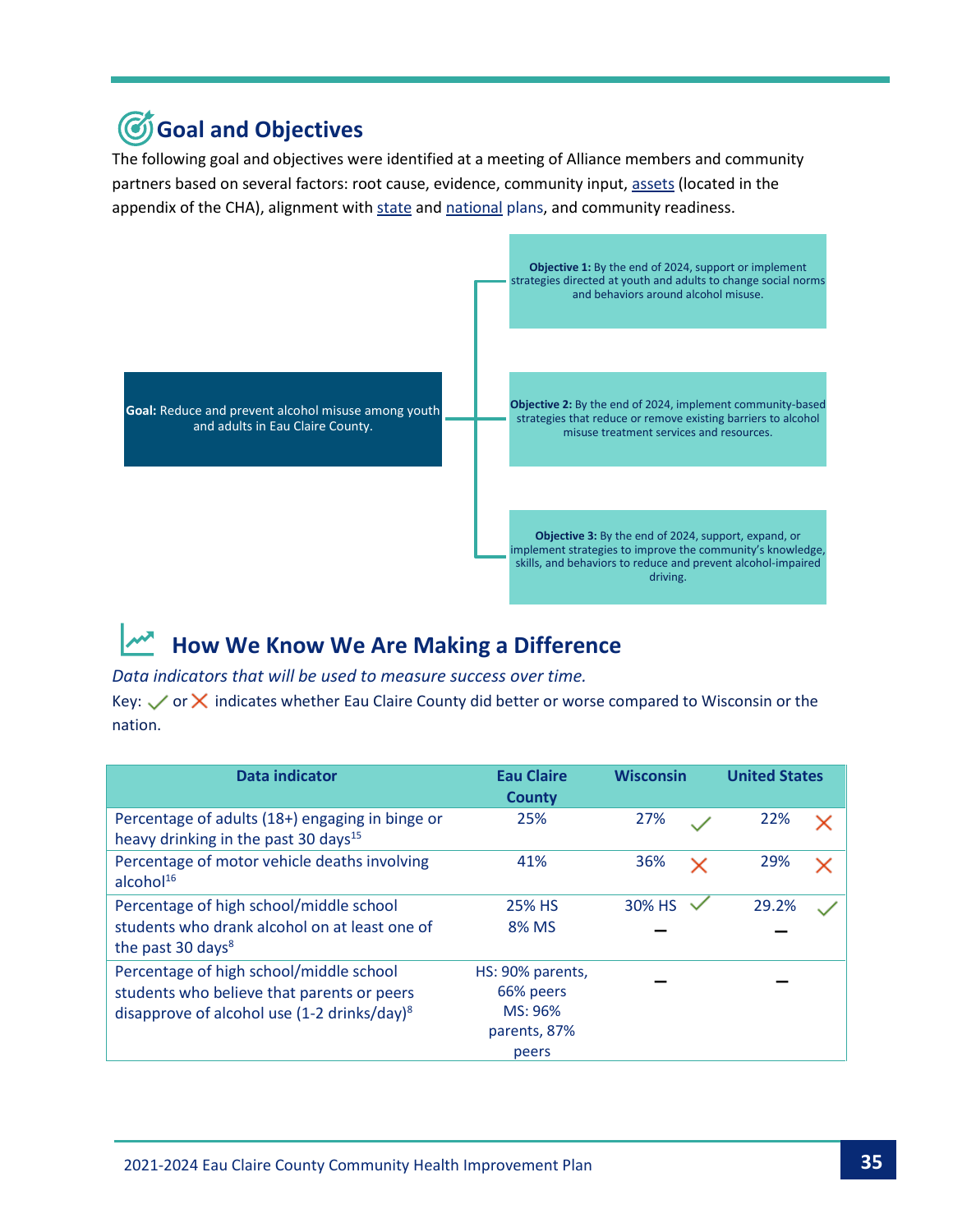# *MMM* Current Stakeholders

*Stakeholders involved in Alliance's alcohol misuse prevention and reduction work.*

Altoona Police Department **Marshfield Clinic Health System** At The Roots, LLC and Mayo Clinic Health System Augusta Area School District Morning Rotary Club Augusta Police Department Neighbor to Neighbor to Neighbor to Neighbor to Neighbor Criminal Justice Services Northwoods Coalition Eau Claire Area Hmong Mutual Assistance Association, Inc. Prevea Health Eau Claire Area School District REALTORS Association of Northwestern WI Eau Claire County Department of Human Services Regis Catholic Schools Eau Claire County Restorative Justice **School District of Altoona** School District of Altoona Eau Claire County Sheriff's Office State of WI Regional DHS Eau Claire Fire Department The Boys & Girls Clubs of the Greater Chippewa Valley Eau Claire Police Department The Community Table Fall Creek School District UW-Eau Claire Fall Creek Police Department UW-Madison Division of Extension Eau Claire County HSHS Sacred Heart Hospital Vivent Health Lutheran Social Services YMCA of the Chippewa Valley

## **Strategies**

*Some policies and practices considered by The Alliance and community partners to discourage unhealthy use of alcohol. (\* = evidence-informed strategies)*

- Support the implementation of best practices/policies for serving alcohol at community events<sup>\*</sup>
- Continue and expand education and training with alcohol establishments, retailers, and staff to prevent underage drinking, over-serving, and other risky use of alcohol\*
- Collaborate with community partners to reduce barriers to treatment and support services<sup>\*</sup>
- Initiatives to reduce stigma and normalize dialogues around substance use disorder (SUD) and seeking help
- Mass media campaign against alcohol-impaired driving\*